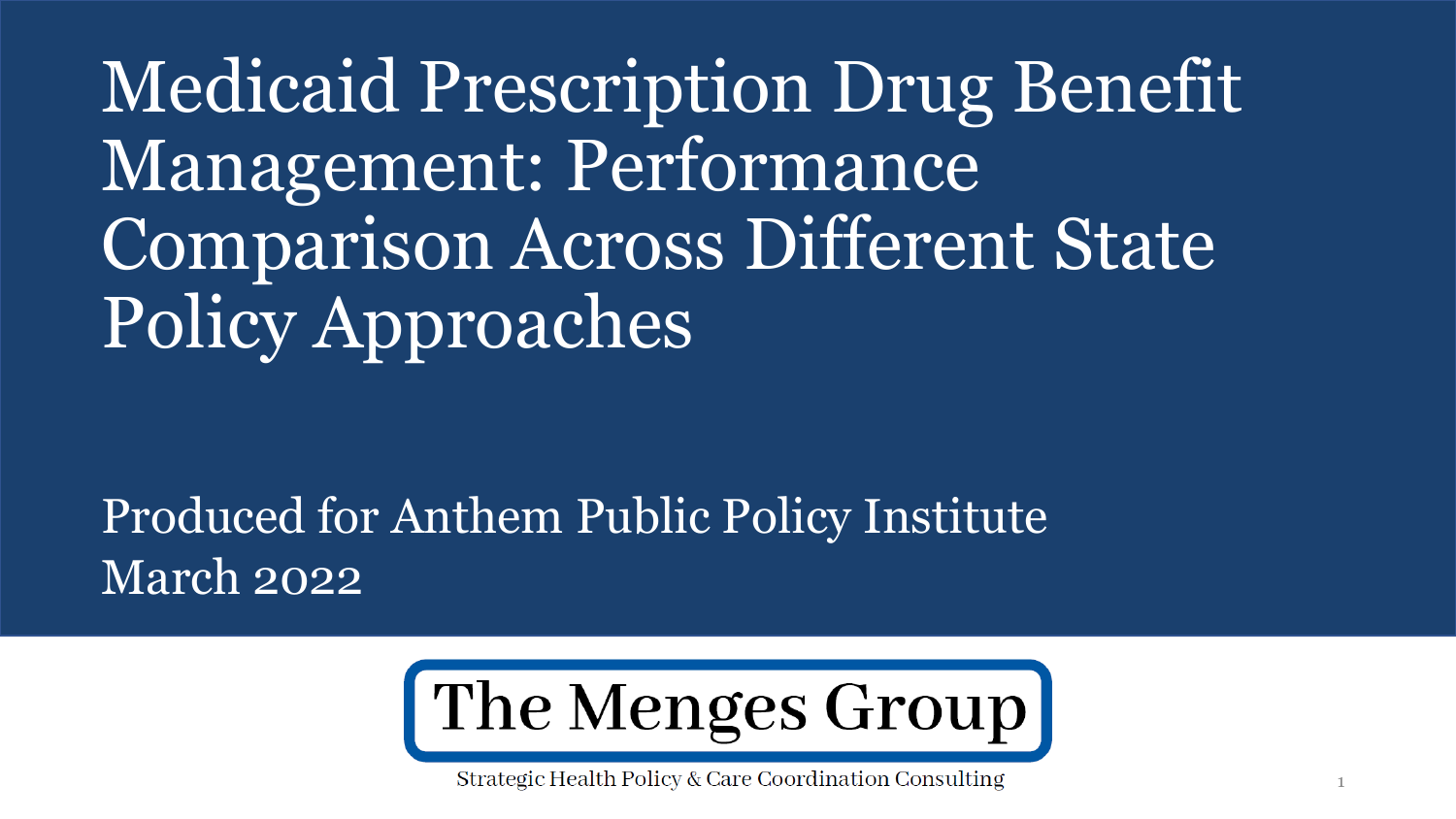# **Introduction**

- The Anthem Public Policy Institute engaged us to assess the cost-effectiveness of different state policy approaches to managing their Medicaid prescription drug benefit.
- Our organization works extensively with a 100% sample of Medicaid's pharmacy data. The Centers for Medicare and Medicaid Services (CMS) makes National Drug Code (NDC) level data available for each state and calendar quarter, showing prescription volume and amounts paid to pharmacies. The amounts paid in this data set, while comprehensive, are pre-rebate. Large rebates -- averaging approximately 50% of pre-rebate payments -- occur in the Medicaid arena.
- Aggregate rebates are available on a statewide level by federal fiscal year in a separate CMS data file, the Financial Management Reports (FMRs).
- Working with these two data sets, we are able to derive net Medicaid pharmacy costs in each state and fiscal year as well as the percentage of prescriptions paid by Medicaid managed care organizations (MCOs). A state's net costs per prescription are an important indicator as to how effectively the Medicaid prescription drug benefit is being managed. Research further supports the value of fully integrating the management of the pharmacy benefit in a managed care model in terms of advancing clinical outcomes and optimizing service utilization, but those findings are outside the scope of this analysis.

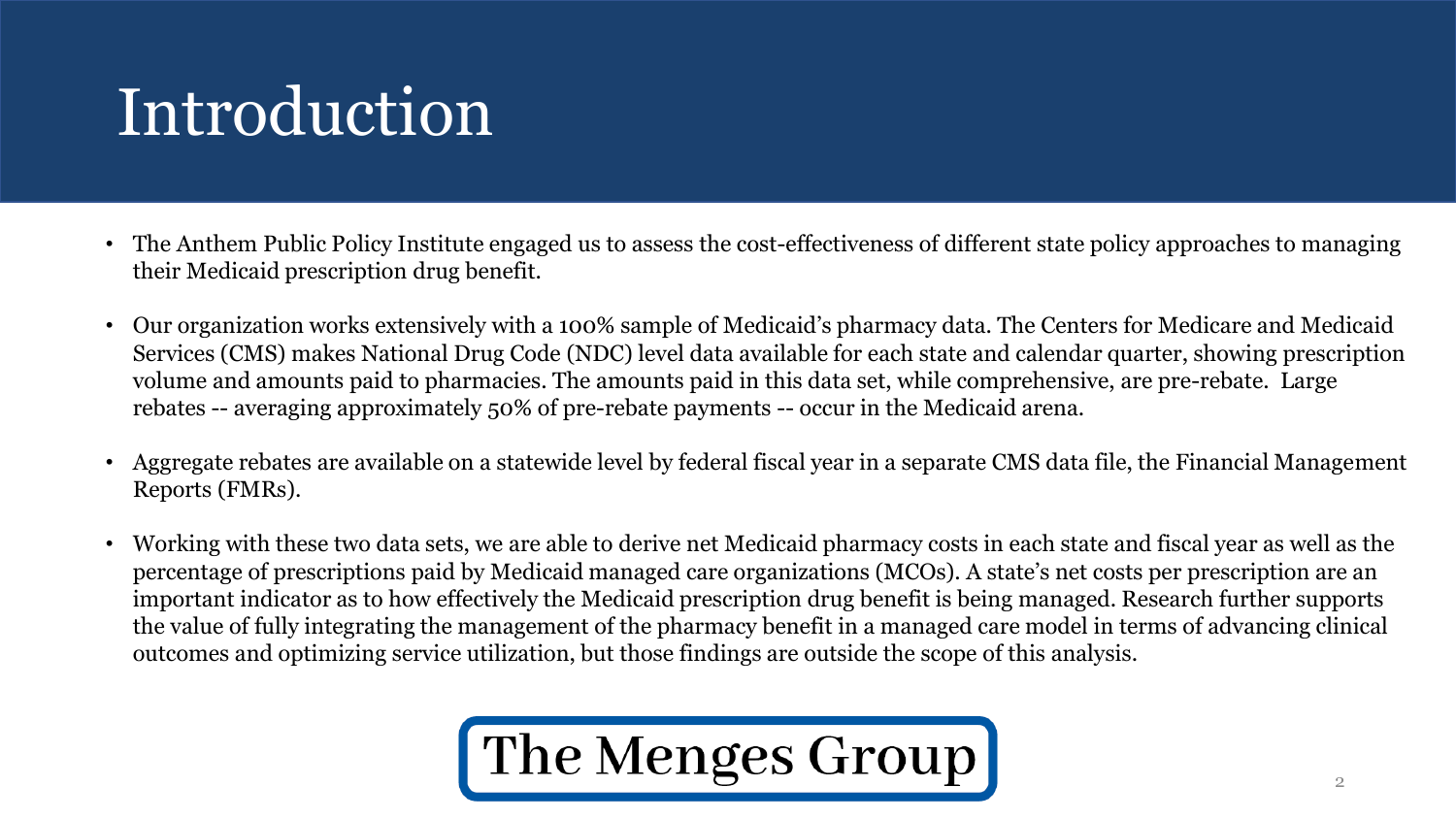#### States Were Categorized Into Five Groups To Compare Medicaid Rx Management Performance

| <b>State Group Name</b>                                                                       | <b>Medicaid Pharmacy Benefits Characteristics of</b><br><b>This Group</b>                                                                                                                                                                                      | <b>States in This Group</b>                                                                                                                                                                      |  |  |  |
|-----------------------------------------------------------------------------------------------|----------------------------------------------------------------------------------------------------------------------------------------------------------------------------------------------------------------------------------------------------------------|--------------------------------------------------------------------------------------------------------------------------------------------------------------------------------------------------|--|--|--|
| Group A,<br><b>MCO Latitude</b><br>(12 states)                                                | MCOs have wide latitude to manage the pharmacy benefit.                                                                                                                                                                                                        | Hawaii, Illinois, Indiana, Kentucky, New<br>Hampshire, New Jersey, New Mexico, New York,<br>Ohio, Oregon, Pennsylvania, Rhode Island                                                             |  |  |  |
| <b>Group B</b><br><b>Uniform PDL</b><br>(8 states)                                            | Medicaid MCOs must all use the same preferred drug list (PDL) as<br>established by the State Medicaid agency.                                                                                                                                                  | Arkansas, Delaware, Iowa, Kansas, Louisiana,<br>Minnesota, Mississippi, Texas                                                                                                                    |  |  |  |
| <b>Group C</b><br><b>Uniform PDL,</b><br><b>Some Classes</b><br>(6 states)                    | These states are like those in Group B, except that the Uniform PDL<br>approach is required only for a few selected drug classes.                                                                                                                              | Arizona, Florida, Nebraska, South Carolina,<br>Virginia, Washington                                                                                                                              |  |  |  |
| <b>Group D</b><br>All (or most)<br><b>Prescriptions Paid via</b><br><b>FFS</b><br>(17 states) | Medicaid prescriptions are paid entirely (or overwhelmingly) in the<br>FFS setting due to absence of an MCO contracting program, or due<br>to the prescription drug benefit being largely or entirely "carved<br>out" of the MCOs' capitated benefits package. | Alabama, Alaska, Colorado, Connecticut, Idaho,<br>Maine, Missouri, Montana, North Carolina,<br>North Dakota, Oklahoma, South Dakota,<br>Tennessee, Vermont, West Virginia, Wisconsin,<br>Wyoming |  |  |  |
| <b>Group E</b><br><b>Blended Model</b><br>$(7 \text{ states} + \text{DC})$                    | A blend of the above approaches is used, such that the state does<br>not fit neatly into any one of the above categories. Appendix C<br>describes the dynamics of each state in this category.                                                                 | California, District of Columbia, Georgia,<br>Maryland, Massachusetts, Michigan, Nevada,<br>Utah                                                                                                 |  |  |  |

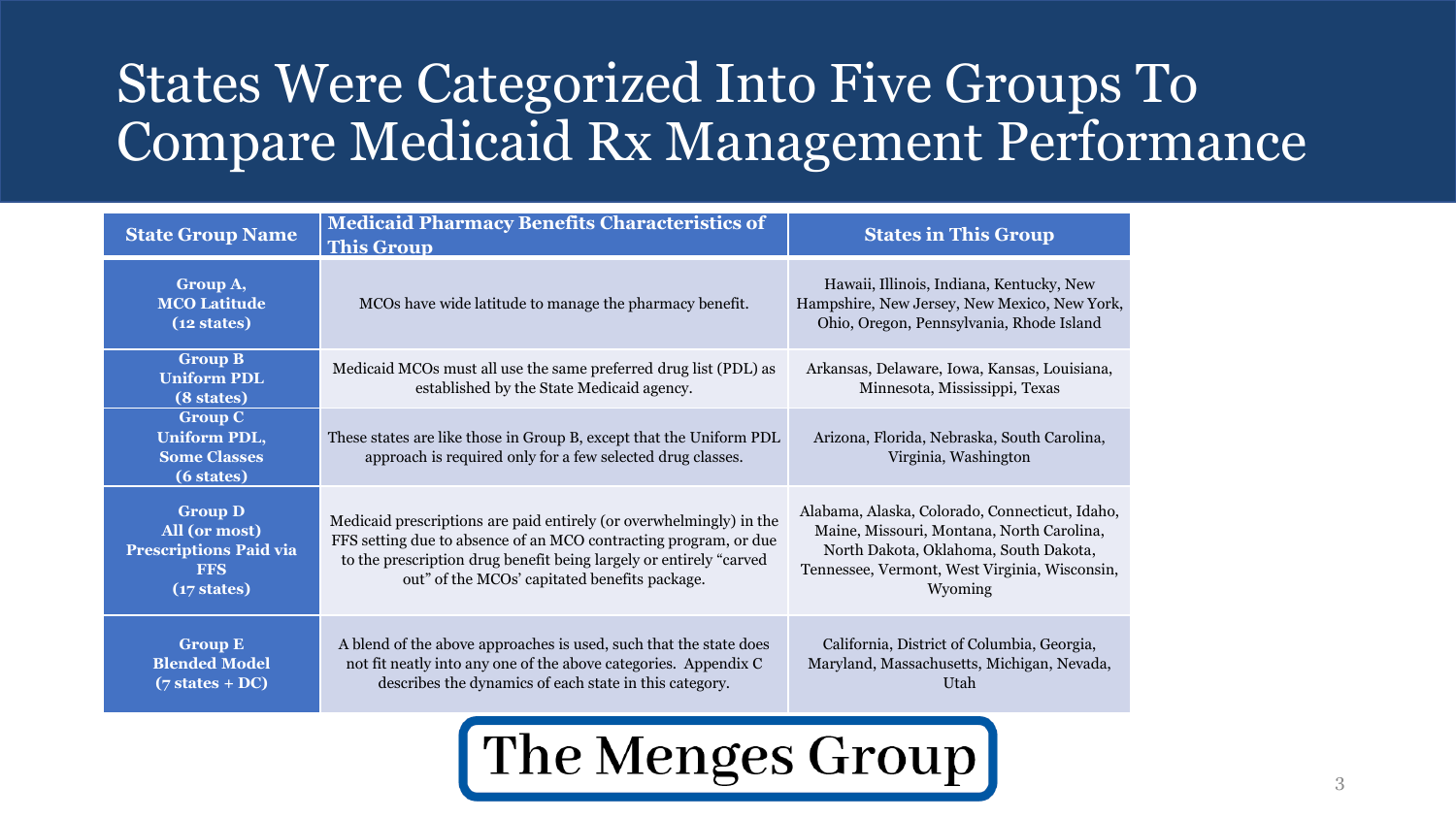# The Five State Groups Offer A Massive Statistical Data Set to Support Comparisons

• Each of the five state groupings had more than 250 million Medicaid prescriptions across the FFY2018 - FFY2020 timeframe assessed.

|                                                               | <b>Total Medicaid Prescriptions</b> |                |                |                     | <b>Share of Nationwide Medicaid Prescriptions</b> |                |        |                      |
|---------------------------------------------------------------|-------------------------------------|----------------|----------------|---------------------|---------------------------------------------------|----------------|--------|----------------------|
| <b>State Group</b>                                            | <b>FFY2018</b>                      | <b>FFY2019</b> | <b>FFY2020</b> | <b>3 Year Total</b> | <b>FFY2018</b>                                    | <b>FFY2019</b> |        | FFY2020 3 Year Total |
|                                                               |                                     |                |                |                     |                                                   |                |        |                      |
| Group A: MCO Latitude                                         | 268,827,348                         | 264,999,738    | 255,808,512    | 789,635,598         | 36.0%                                             | 36.4%          | 35.8%  | 36.1%                |
| Group B: Uniform PDL                                          | 92,536,284                          | 89,795,087     | 84,993,866     | 267,325,236         | 12.4%                                             | 12.3%          | 11.9%  | 12.2%                |
| Group C: Uniform PDL Some Classes                             | 83,349,980                          | 82,043,682     | 88,322,495     | 253,716,157         | 11.2%                                             | 11.3%          | 12.4%  | 11.6%                |
| Group D: All (or vast majority of) Prescriptions Paid via FFS | 107,795,051                         | 106,024,489    | 104,595,642    | 318,415,182         | 14.4%                                             | 14.6%          | 14.6%  | 14.5%                |
| Group E: Blended Model                                        | 194,453,976                         | 185,699,845    | 180,699,951    | 560,853,772         | 26.0%                                             | 25.5%          | 25.3%  | 25.6%                |
| <b>Total</b>                                                  | 746,962,639                         | 728,562,840    | 714,420,467    | 2,189,945,946       | 100.0%                                            | 100.0%         | 100.0% | 100.0%               |

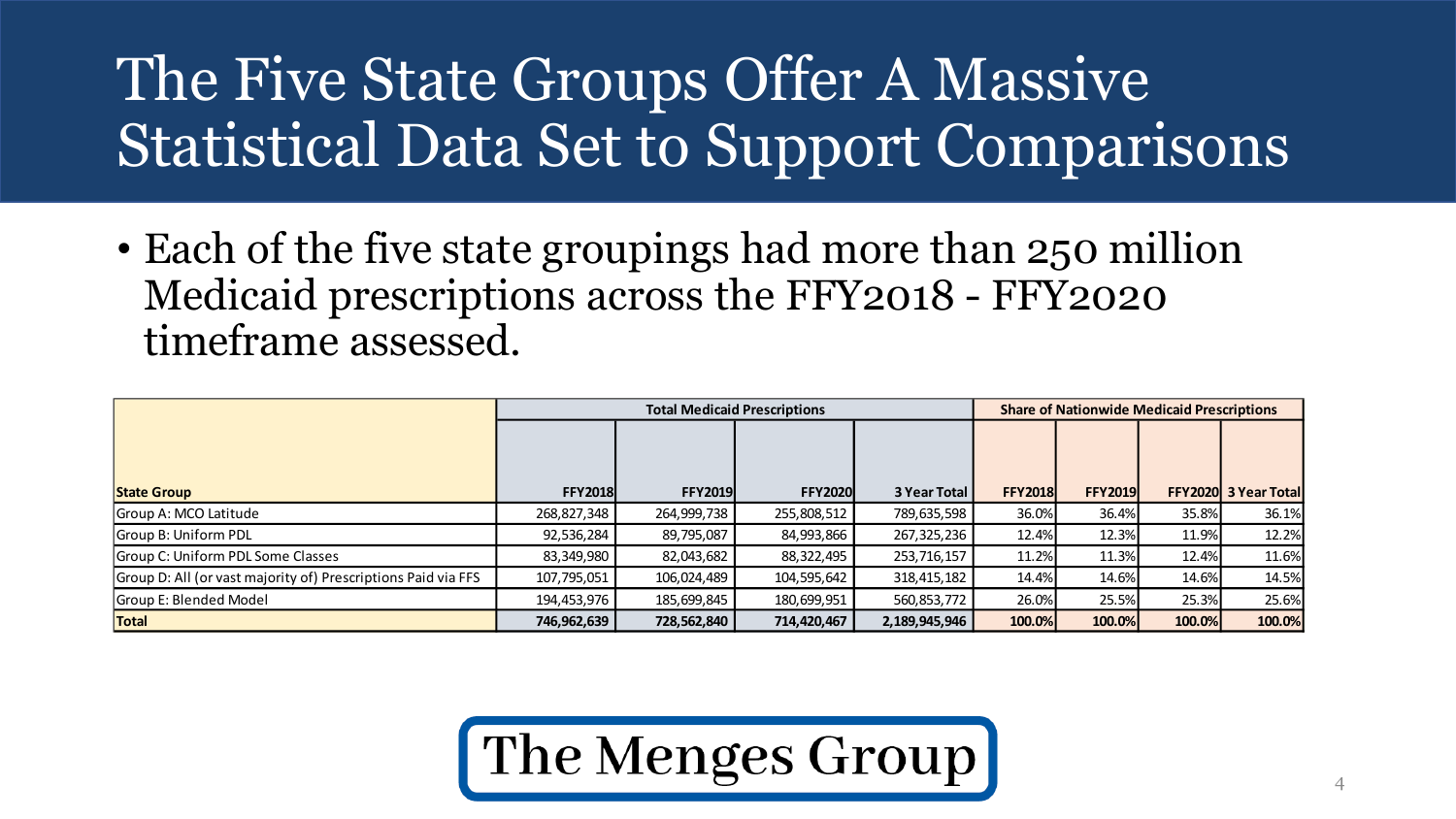## MCOs Pay for More than 70% of Medicaid Prescriptions in the US

• Group D, which includes 17 states that overwhelmingly use the fee-for-service (FFS) setting to manage and pay for Medicaid prescriptions, provides a strong point of comparison with states extensively relying on MCOs to pay for Medicaid prescriptions.

|                                                   | <b>MCO % of Prescriptions</b> |                |                |                       |
|---------------------------------------------------|-------------------------------|----------------|----------------|-----------------------|
| <b>State Group</b>                                | <b>FFY2018</b>                | <b>FFY2019</b> | <b>FFY2020</b> | <b>3 Year Average</b> |
| Group A: MCO Latitude                             | 89.7%                         | 89.8%          | 90.8%          | 90.1%                 |
| <b>Group B: Uniform PDL</b>                       | 88.4%                         | 89.0%          | 89.5%          | 88.9%                 |
| Group C: Uniform PDL Some Classes                 | 92.7%                         | 94.0%          | 95.6%          | 94.1%                 |
| Group D: All (or Most) Prescriptions Paid via FFS | 1.6%                          | 1.4%           | 2.2%           | 1.7%                  |
| <b>Group E: Blended Model</b>                     | 68.7%                         | 68.1%          | 68.4%          | 68.4%                 |
| <b>Total</b>                                      | <b>71.7%</b>                  | <b>71.8%</b>   | 72.6%          | 72.0%                 |

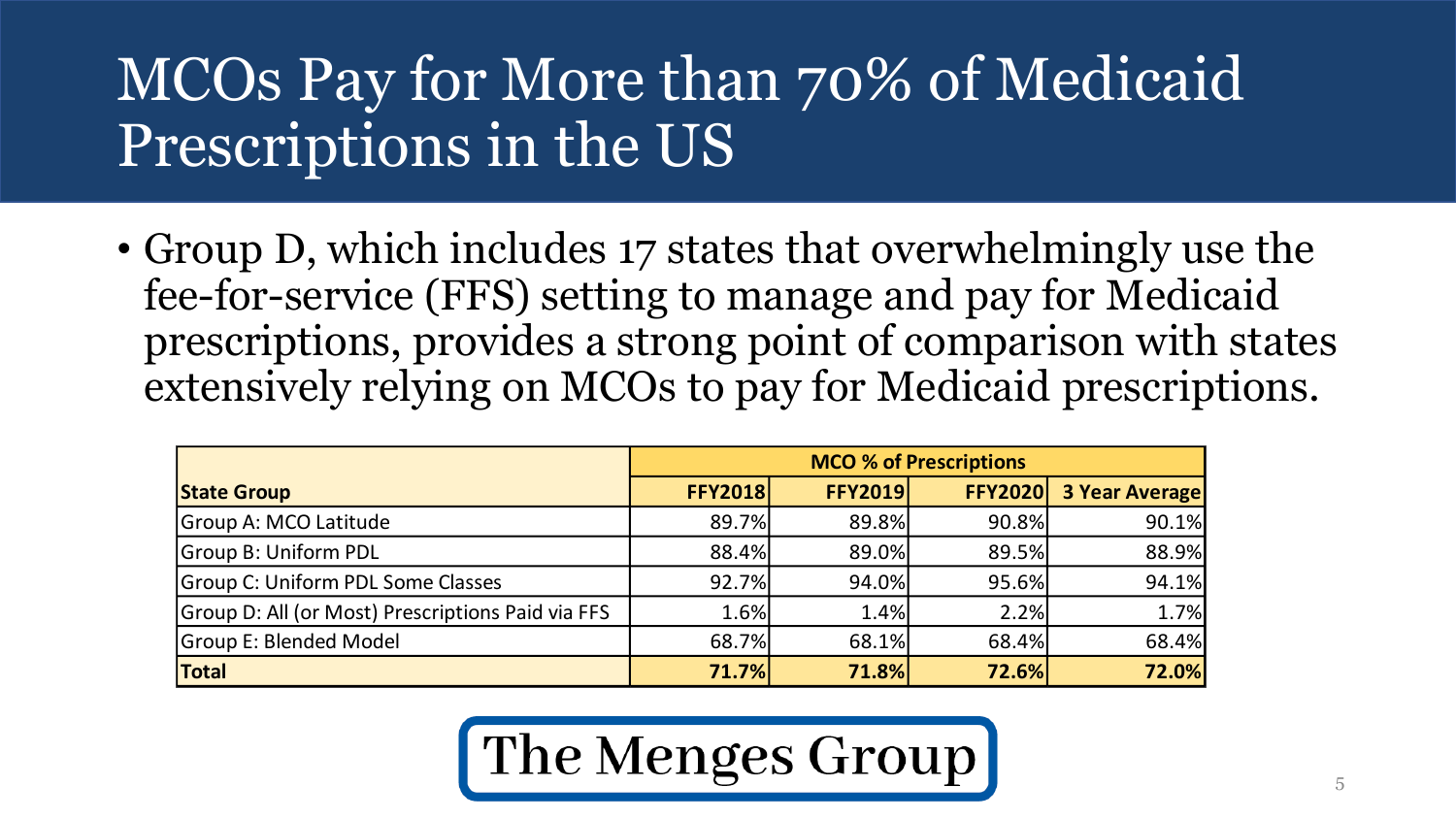#### Key Medicaid Prescription Drug Cost Performance Metrics by State Group Across FFY2018-FFY2020

| <b>Statistical</b><br><b>Measure</b>                                                      | <b>MCO Latitude</b><br><b>Approach</b><br>(Group A<br><b>States</b> ) | <b>Uniform</b><br><b>PDL</b><br><b>Approach</b><br>(Group B)<br><b>States</b> ) | <b>Uniform PDL</b><br>Approach,<br><b>Some Drug</b><br><b>Classes</b><br>(Group C<br><b>States</b> ) | <b>FFS</b><br><b>Management</b><br><b>Group D</b><br><b>States</b> | <b>FFS Setting's %</b><br><b>Above MCO</b><br><b>Latitude Setting</b><br>(Group D vs.<br><b>Group A)</b> |
|-------------------------------------------------------------------------------------------|-----------------------------------------------------------------------|---------------------------------------------------------------------------------|------------------------------------------------------------------------------------------------------|--------------------------------------------------------------------|----------------------------------------------------------------------------------------------------------|
| <b>Initial Costs Per</b><br><b>Prescription (pre-</b><br>rebate)                          | \$82.49                                                               | \$90.52                                                                         | \$93.45                                                                                              | \$112.06                                                           | 35.9%                                                                                                    |
| <b>Rebates Per</b><br><b>Prescription</b>                                                 | \$44.62                                                               | \$51.87                                                                         | \$54.83                                                                                              | \$66.67                                                            | 49.4%                                                                                                    |
| <b>Net Costs Per</b><br><b>Prescription</b>                                               | \$37.87                                                               | \$38.66                                                                         | \$38.61                                                                                              | \$45.40                                                            | 19.9%                                                                                                    |
| <b>Net Costs Per</b><br>Prescription,<br><b>Adjusted for Medicaid</b><br><b>Expansion</b> | \$35.97                                                               | \$37.69                                                                         | \$37.51                                                                                              | \$44.18                                                            | 22.8%                                                                                                    |
| <b>Generics as % of All</b><br><b>Medicaid</b><br><b>Prescriptions</b>                    | 89.3%                                                                 | 87.4%                                                                           | 86.7%                                                                                                | 83.3%                                                              | $-6.7%$                                                                                                  |

## The Menges Group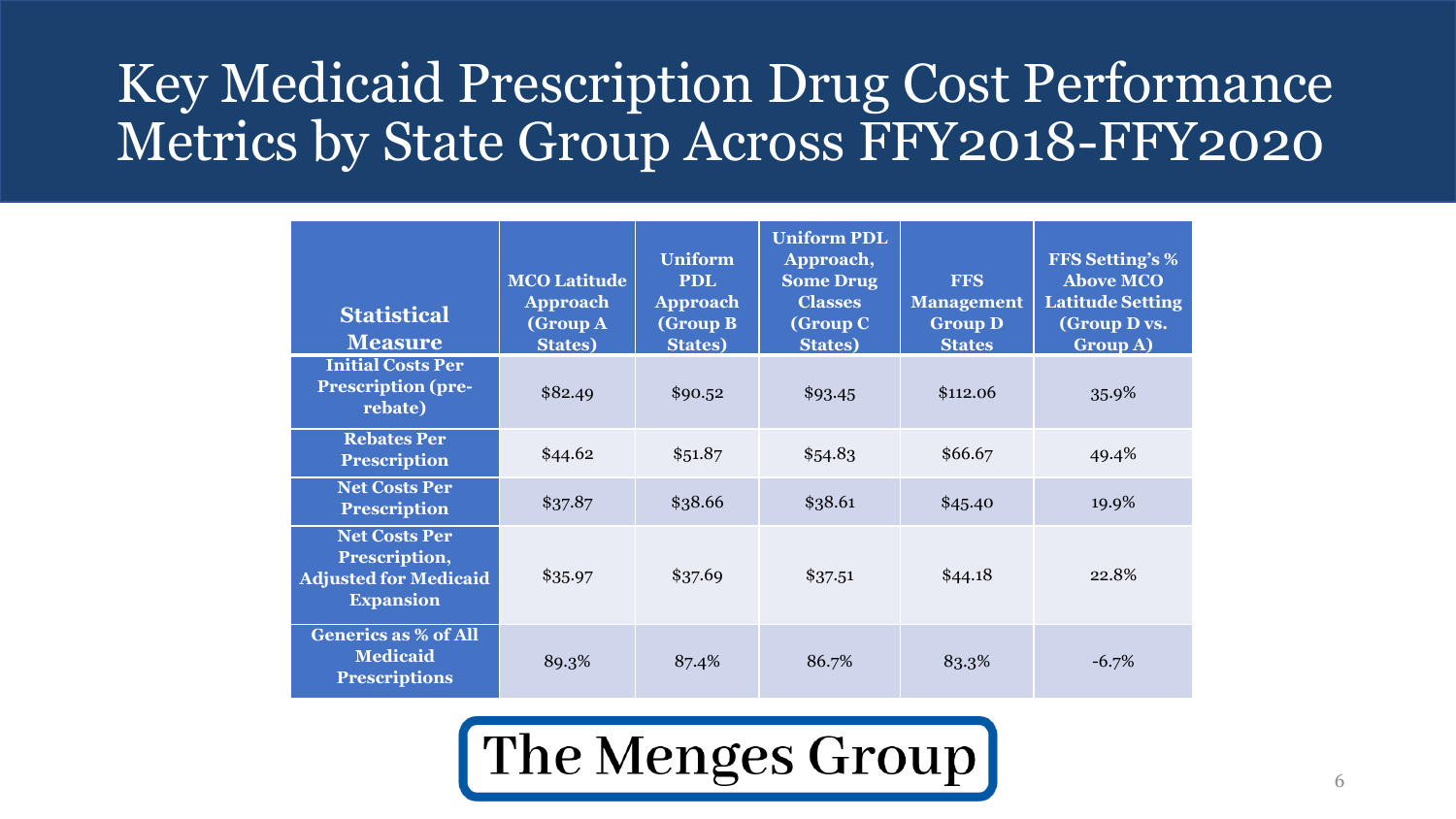## The MCO Latitude Model Yields the Most Cost-Effective Outcomes

- The most important comparisons are between Group A (where MCOs pay for 90% of Medicaid prescriptions and have wide latitude exists) and Group D (where prescriptions are paid for in the FFS setting).
	- The Group A states' collective pre-rebate costs per prescription were nearly \$30 and 36% below Group D. Medicaid MCOs manage the front-end mix of medications effectively, including much greater steerage of volume towards generics than occurs in the FFS setting.
	- The FFS setting, in relying more on brand medications, receives far larger rebates per prescription than in the Group A states. Rebates across the Group D states per prescription were \$22 and nearly 50% above those in Group A.
	- The rebate differential did not close the full pre-rebate gap, however. The MCO Latitude states outperformed the FFS-dominant states by over \$8 per prescription, a differential of 19.9%. This differential increased to 22.8% when we adjusted all states to normalize for the impacts of their Medicaid expansion decisions.

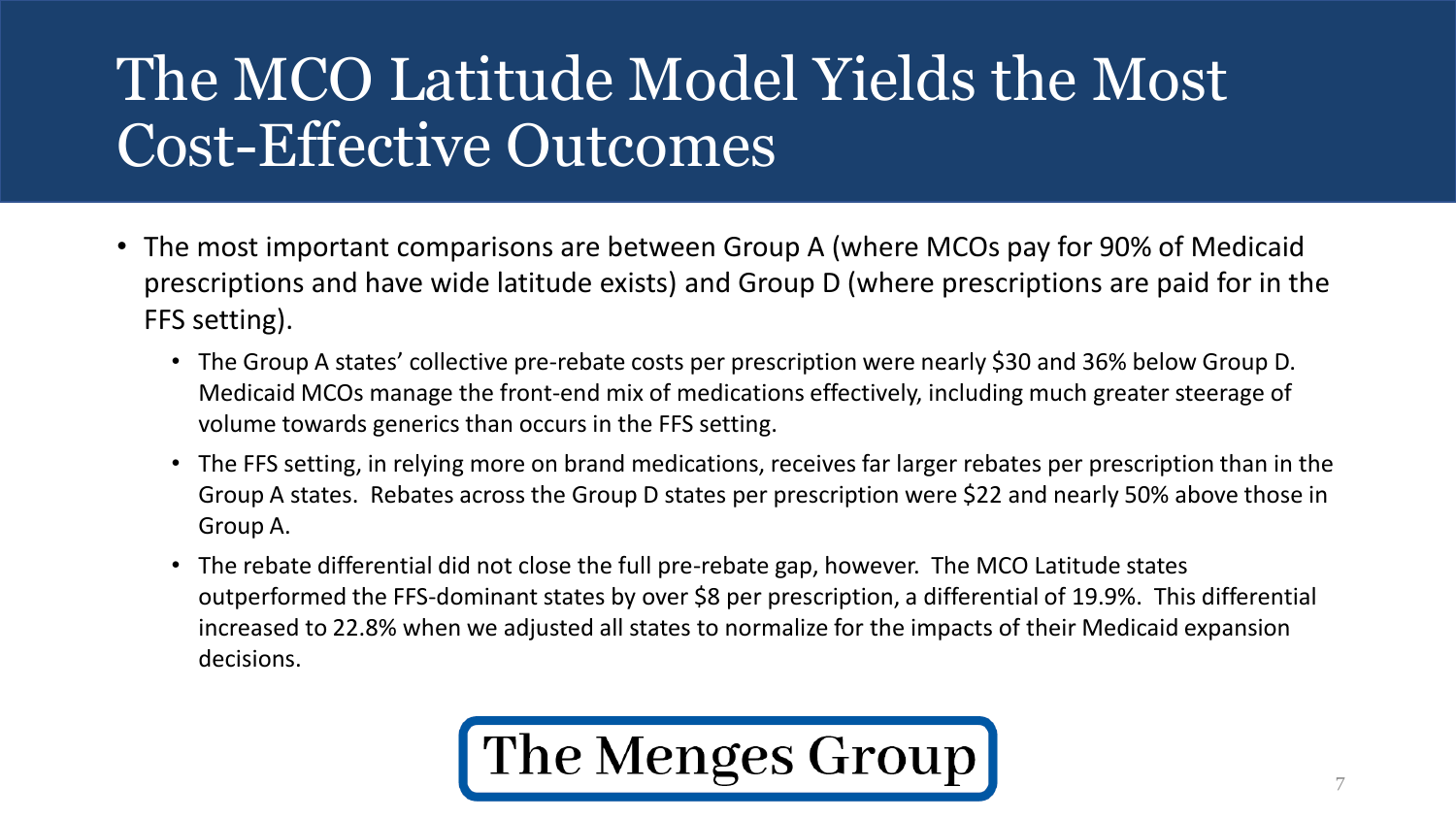# The MCO Latitude Model Has Also Outperformed the Uniform PDL Approach

- Smaller differences were apparent in comparing the MCO Latitude states (Group A) with the Uniform PDL states (Groups B and C). After normalizing for Medicaid expansion, Group A states' net costs per prescription were \$1.72 (4.6%) below Group B and \$1.54 (4.1%) below Group C across the FFY2018-FFY2020 timeframe.
	- These seemingly modest differentials nonetheless translate to large fiscal savings, given the large Medicaid prescription volume that occurs in most states. Medicaid paid for more than 700 million prescriptions during FFY2020, creating an annual average of nearly 15 million prescriptions per state.
- The Uniform PDL model is, however, also far outperforming the FFS setting. Group B and Group C net costs per prescription were 14.7% and 15.1% below Group D, respectively, across the three-year timeframe assessed.